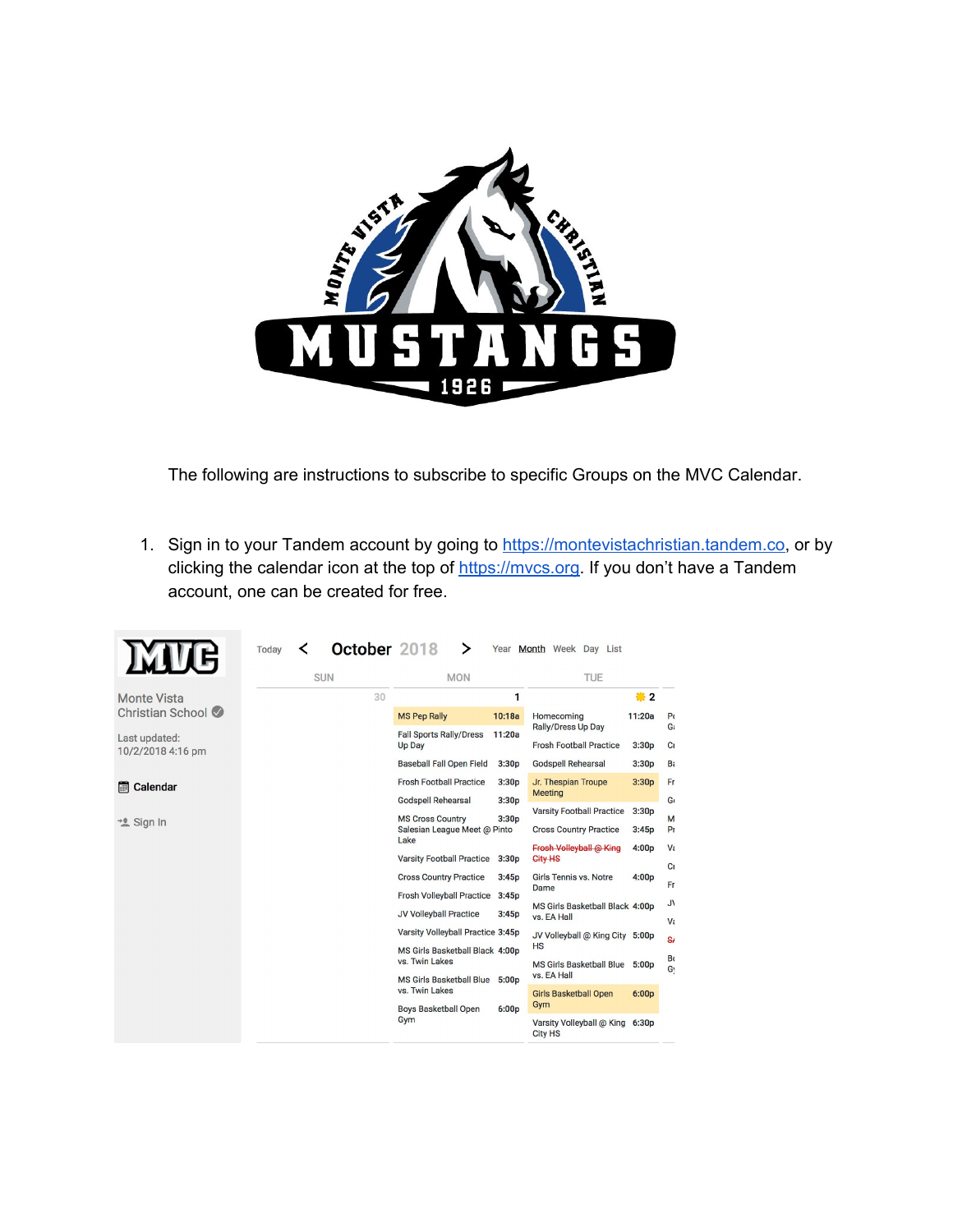2. Click the *Filter Events* icon on the top right (to the right of the Search box and to the left of Subscribe).

|                                                      |                   |                                             |                      |                                                                                                                                                      | Q Search                          |                   | 7                       |                                                              | <b>Subscribe</b> |
|------------------------------------------------------|-------------------|---------------------------------------------|----------------------|------------------------------------------------------------------------------------------------------------------------------------------------------|-----------------------------------|-------------------|-------------------------|--------------------------------------------------------------|------------------|
| WED                                                  |                   | THU                                         | <b>Filter Events</b> |                                                                                                                                                      |                                   |                   |                         | <b>SAT</b>                                                   |                  |
| <i><b>Ider Puff</b></i><br>nes/Dress Up Day          | 3<br>11:20a       | Homecoming<br>Rally/Dress Up Day            |                      | Filter the events that get displayed in this view by the<br>categories: School, Group, Location, Equipment,<br>Department, Event Type, and Activity. | Homecoming Day Parade 9.35a       |                   |                         | Test<br><b>AIUITHII &amp; Friends Campus</b> 9:00a           | 6<br>7:30a       |
| ss Country Meal                                      | 3:00p             | <b>Cross Country Meet</b>                   | 3:30p                | <b>Cross Country Practice</b>                                                                                                                        |                                   | 2:00 <sub>D</sub> | <b>Fun Run</b>          |                                                              |                  |
| eball Fall Open Field                                | 3:30 <sub>D</sub> | <b>Frosh Football Practice</b>              | 3:30p                |                                                                                                                                                      | <b>Frosh Volleyball Practice</b>  | 2:00p             | HS Cross Country @      | <b>Artichoke Invitational</b>                                | 9:00a            |
| sh Football Practice                                 | 3:30p             | <b>Godspell Rehearsal</b>                   | 3:30p                | <b>Girls Tennis Practice</b>                                                                                                                         |                                   | 2:00p             |                         | Alumni & Friends Family                                      | 11:00a           |
| <b>Ispell Rehearsal</b>                              | 3:30p             | <b>MS Girls Basketball</b><br>Practice      | 3:30p                | <b>JV Volleyball Practice</b>                                                                                                                        |                                   | 2:00p             | Picnic                  |                                                              |                  |
| <b>Girls Basketball</b><br>etice                     | 3:30p             | <b>Varsity Football Practice</b>            | 3:30p                |                                                                                                                                                      | Varsity Volleyball Practice 2:00p |                   |                         | Hall of Fame Induction &<br>Prayer Service for the Don Price | 1:00p            |
| sity Football Practice                               | 3:30 <sub>p</sub> | <b>Cross Country Practice</b>               | 3:45p                | <b>Homecoming Court</b><br><b>Dessert</b>                                                                                                            |                                   | 4:30p             |                         | <b>Performing Arts Chapel</b>                                |                  |
| ss Country Practice                                  | 3:45p             | Frosh Volleyball @ Notre<br>Dame Salinas HS | 4:00p                | Alumni Welcome Tent                                                                                                                                  |                                   | 5:00 <sub>D</sub> | <b>Homecoming Dance</b> |                                                              | 7:00p            |
| sh Volleyball Practice<br><b>/olleyball Practice</b> | 3:45p<br>3:45p    | Girls Tennis vs. Everett<br>Alvarez         | 4:00p                | Valley                                                                                                                                               | Frosh Football vs. Scotts         | 5:00p             |                         |                                                              |                  |
| sity Volleyball Practice 3:45p<br><b>Prep Class</b>  | 4:00 <sub>D</sub> | <b>Girls Basketball Open</b><br>Gym         | 5:00p                | <b>ResLife Alumni</b><br><b>Throwback Dinner</b>                                                                                                     |                                   | 5:00p             |                         |                                                              |                  |
| s Basketball Open<br>٦                               | 5:15p             | JV Volleyball @ Notre<br>Dame Salinas HS    | 5:00p                | <b>Homecoming Parade</b><br>Valley                                                                                                                   | Varsity Football vs. Scotts 7:30p | 6:30p             |                         |                                                              |                  |
|                                                      |                   | Varsity Volleyball @ Notre 6:30p            |                      |                                                                                                                                                      |                                   |                   |                         |                                                              |                  |

3. Choose the *Groups* you would like to subscribe to from the *By Group* dropdown, then click *Filter*.

|              |             |                      |                                                                 | close     |
|--------------|-------------|----------------------|-----------------------------------------------------------------|-----------|
|              |             |                      | <b>A</b> By School                                              | $\ddot{}$ |
|              | 4           |                      | Q. Search here                                                  | Done      |
|              |             |                      | $-202$ ASB                                                      |           |
|              | 8:10a       | Moms in              | <b>202</b> Administration                                       |           |
|              | 12:20p      | Homecd               | <b>202</b> Admissions                                           |           |
|              |             | Cross <sub>C</sub>   | $ 202$ Athletics                                                |           |
|              | 3:30p       |                      | $ \stackrel{\text{def}}{=}$ Band                                |           |
| ice          | 3:30p       | Frosh V              | - 뿔 Baseball- HS Boys Freshman                                  |           |
|              |             | Girls Ter            | - <a><br/> Baseball-HS Boys JV</a>                              |           |
|              | 3:30p       | <b>JV Volle</b>      | - <a><br/> Baseball-HS Boys Varsity</a>                         |           |
|              | 3:30p       | Varsity <sup>'</sup> | - <a><a></a>Basketball-HS Boys Freshmen</a>                     |           |
|              |             | Homeco               | - <a><br/> Basketball-HS Boys JV</a>                            |           |
| <b>xtice</b> | 3:30p       | <b>Dessert</b>       | - <a><br/> Basketball-HS Boys Varsity</a>                       |           |
| ice          | 3:45p       | Alumni               | - 202 Basketball- HS Girls Freshman                             |           |
|              | lotre 4:00p |                      | - <sup>102</sup> Basketball- HS Girls JV                        |           |
|              |             | Frosh Fd<br>Valley   | - <a><br/> Basketball-HS Girls Varsity</a>                      |           |
| ett          | 4:00p       |                      | - <a><br/> Basketball-MS Boys</a>                               |           |
|              |             | ResLife<br>Throwba   | - <a>Basketball-MS Boys Black Team</a>                          |           |
| n            | 5:00p       | Homeco               | 變 Basketball- HS Girls JV                                       | ×         |
| ë            | 5:00p       | Varsity I<br>Valley  | 9.<br><b>By Location</b>                                        | $\ddot{}$ |
|              | Notre 6:30p |                      | By Equipment<br>Y                                               | $\ddot{}$ |
|              | 11          | Reslife              | <b>Filter</b><br><b>Clear Filters</b><br><b>Advanced Filter</b> |           |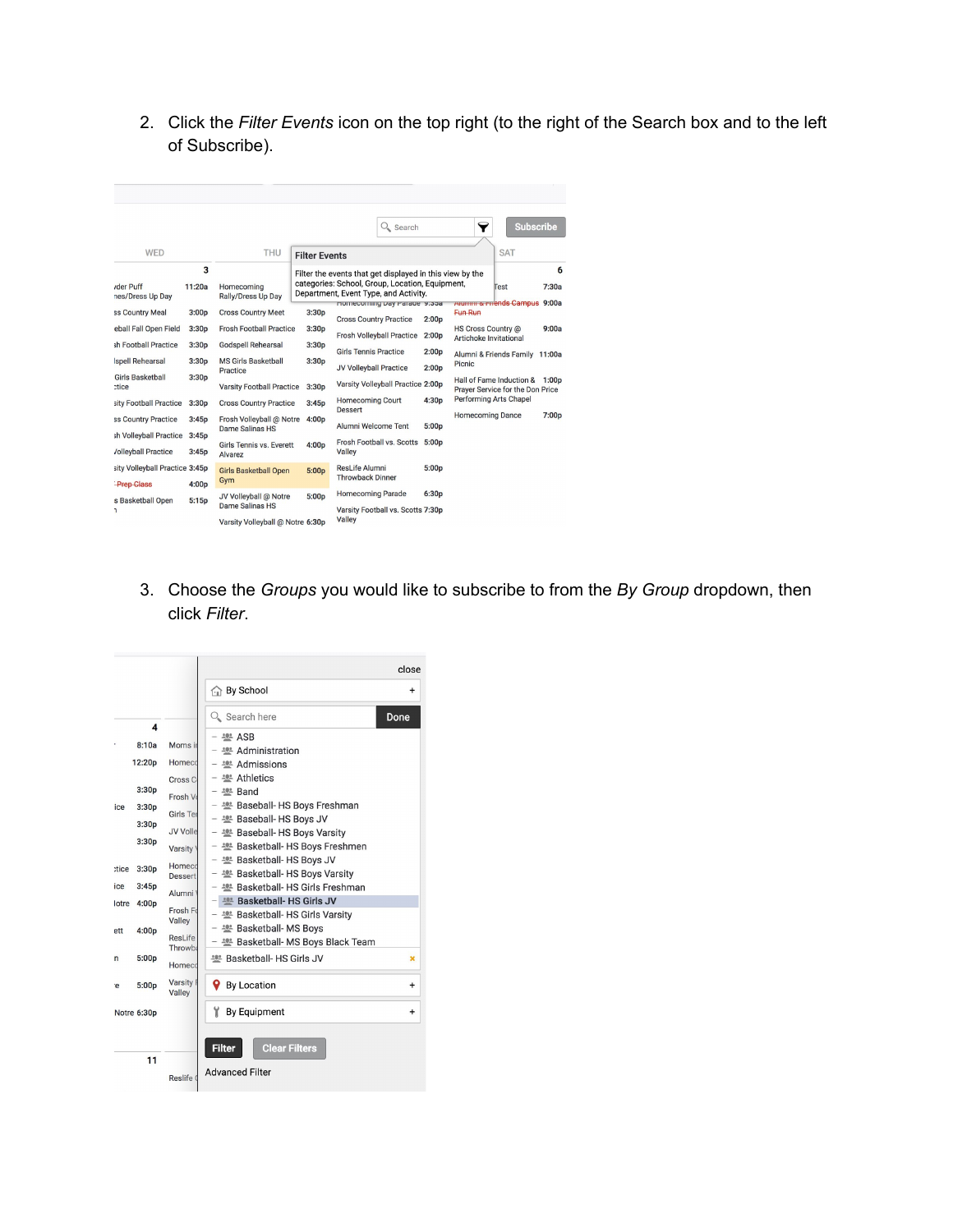4. Click the *Subscribe* button to the right of the *Filter Events* icon.

|                                      |                   |                                                            |                      | $Q_{\bullet}$ Search                                                                     | 7                 | <b>Subscribe</b>                                           |                                                              |       |
|--------------------------------------|-------------------|------------------------------------------------------------|----------------------|------------------------------------------------------------------------------------------|-------------------|------------------------------------------------------------|--------------------------------------------------------------|-------|
| WED                                  |                   | THU                                                        | <b>Filter Events</b> | <b>SAT</b>                                                                               |                   |                                                            |                                                              |       |
|                                      | 3                 |                                                            |                      | Filter the events that get displayed in this view by the                                 |                   |                                                            |                                                              | 6     |
| <i>rder Puff</i><br>nes/Dress Up Day | 11:20a            | Homecoming<br>Rally/Dress Up Day                           |                      | categories: School, Group, Location, Equipment,<br>Department, Event Type, and Activity. |                   |                                                            | Test                                                         | 7:30a |
| ss Country Meal                      | 3:00p             | <b>Cross Country Meet</b>                                  | 3:30p                | Homecoming Day Parade 9.33a<br><b>Cross Country Practice</b>                             | 2:00 <sub>D</sub> | <b>Fun Run</b>                                             | <b>AIGHTHI &amp; FHENDS Campus</b>                           | 9:00a |
| eball Fall Open Field                | 3:30 <sub>D</sub> | <b>Frosh Football Practice</b>                             | 3:30p                | <b>Frosh Volleyball Practice</b>                                                         | 2:00p             | <b>HS Cross Country @</b><br><b>Artichoke Invitational</b> |                                                              | 9:00a |
| sh Football Practice                 | 3:30 <sub>D</sub> | <b>Godspell Rehearsal</b>                                  | 3:30p                | <b>Girls Tennis Practice</b>                                                             | 2:00p             |                                                            | Alumni & Friends Family 11:00a                               |       |
| spell Rehearsal                      | 3:30p             | <b>MS Girls Basketball</b><br>Practice                     | 3:30p                | JV Volleyball Practice                                                                   | 2:00p             | Picnic                                                     |                                                              |       |
| <b>Girls Basketball</b><br>etice     | 3:30p             | <b>Varsity Football Practice</b>                           | 3:30p                | Varsity Volleyball Practice 2:00p                                                        |                   |                                                            | Hall of Fame Induction &<br>Prayer Service for the Don Price | 1:00p |
| sity Football Practice               | 3:30p             | <b>Cross Country Practice</b>                              | 3:45p                | <b>Homecoming Court</b><br>Dessert                                                       | 4:30p             | <b>Performing Arts Chapel</b>                              |                                                              |       |
| ss Country Practice                  | 3:45p             | Frosh Volleyball @ Notre<br>Dame Salinas HS                | 4:00p                | Alumni Welcome Tent                                                                      | 5:00 <sub>D</sub> | <b>Homecoming Dance</b>                                    |                                                              | 7:00p |
| sh Volleyball Practice               | 3:45p             | Girls Tennis vs. Everett                                   | 4:00p                | Frosh Football vs. Scotts                                                                | 5:00p             |                                                            |                                                              |       |
| <b>/olleyball Practice</b>           | 3:45p             | Alvarez                                                    |                      | Valley                                                                                   |                   |                                                            |                                                              |       |
| sity Volleyball Practice 3:45p       |                   | <b>Girls Basketball Open</b><br>Gym                        | 5:00p                | ResLife Alumni<br><b>Throwback Dinner</b>                                                | 5:00p             |                                                            |                                                              |       |
| <b>Prep Class</b>                    | 4:00p             | JV Volleyball @ Notre                                      | 5:00p                | <b>Homecoming Parade</b>                                                                 | 6:30p             |                                                            |                                                              |       |
| s Basketball Open<br>٦               | 5:15p             | <b>Dame Salinas HS</b><br>Varsity Volleyball @ Notre 6:30p |                      | Varsity Football vs. Scotts 7:30p<br>Valley                                              |                   |                                                            |                                                              |       |

5. Click *Subscribe* again.

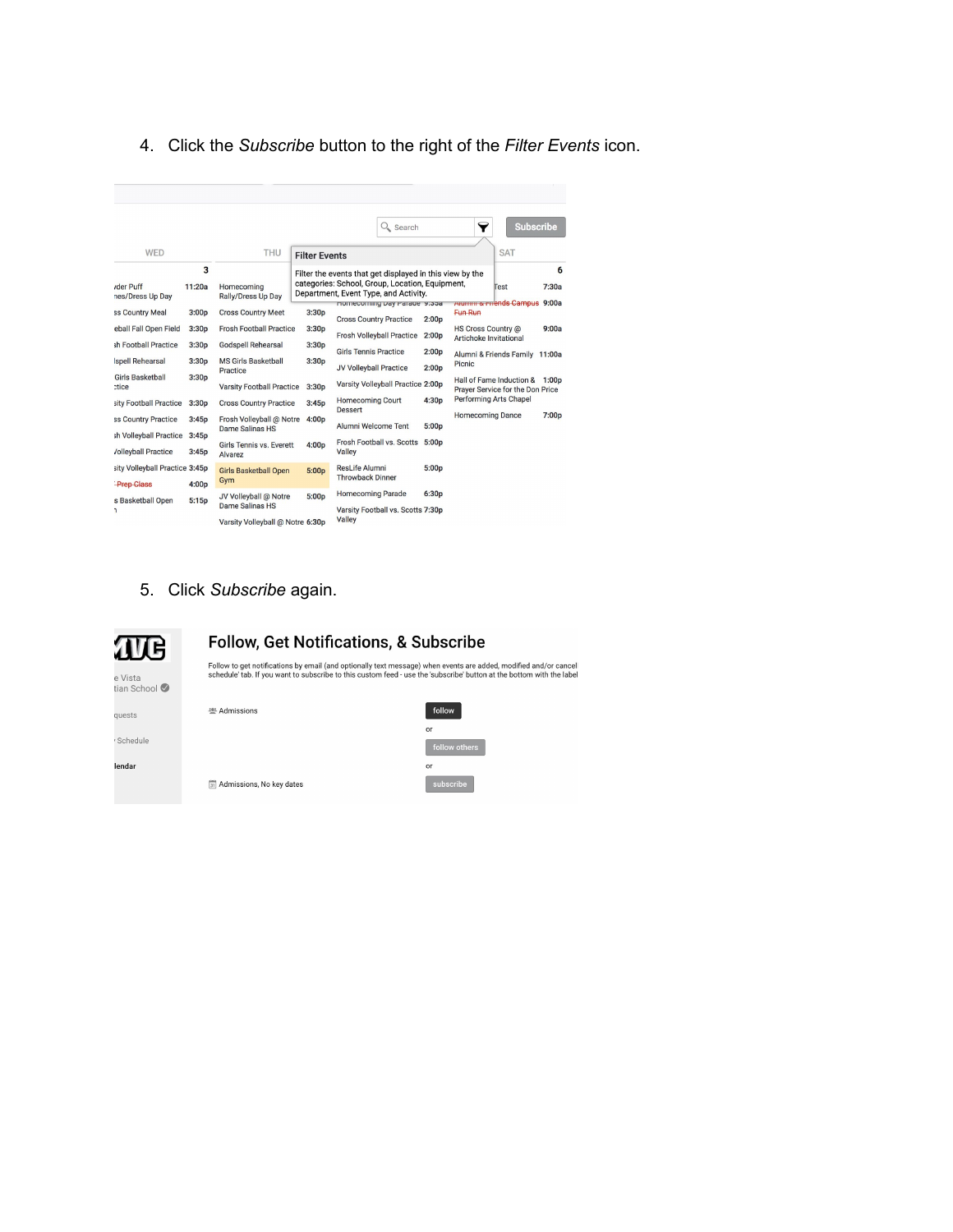6. Choose the type of calendar you want to add your filtered events to and follow those specific instructions.



The following are instructions to Follow specific categories. When you Follow categories, you will then have the option to receive text or email notifications about new or updated events for your Followed categories.

- 1. Sign in to your Tandem account if you aren't already.
- 2. Click your name on the bottom left and then *My Profile*.

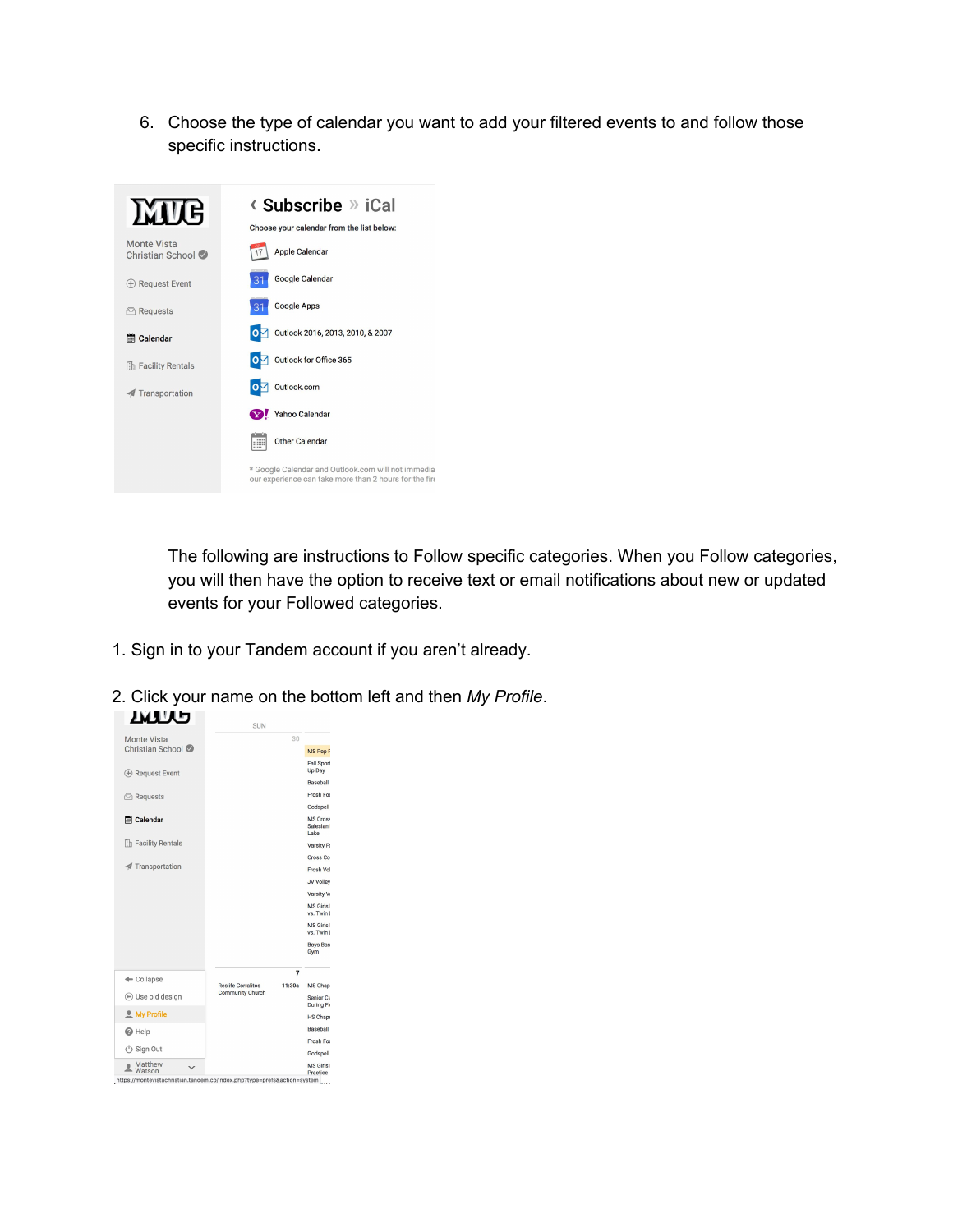3. Click *Following*.

4. Click *Groups* (or *Add more Groups* if you are already following some) and then select the *Groups* which you would like to follow and then click *Update* when you are done selecting.



Follow to get notifications by email (and optionally text message) when events are added, modified and/or cancelled. Those events will also then show up in the 'my schedule' tab. If you want to subscribe to this custom feed - use the 'subscribe' button at the bottom with the label 'All Events'.



Now, to set up Notifications if you would like them.

- 1. Click your name on the bottom left, then *My Profile*.
- 2. Click *Preferences*.